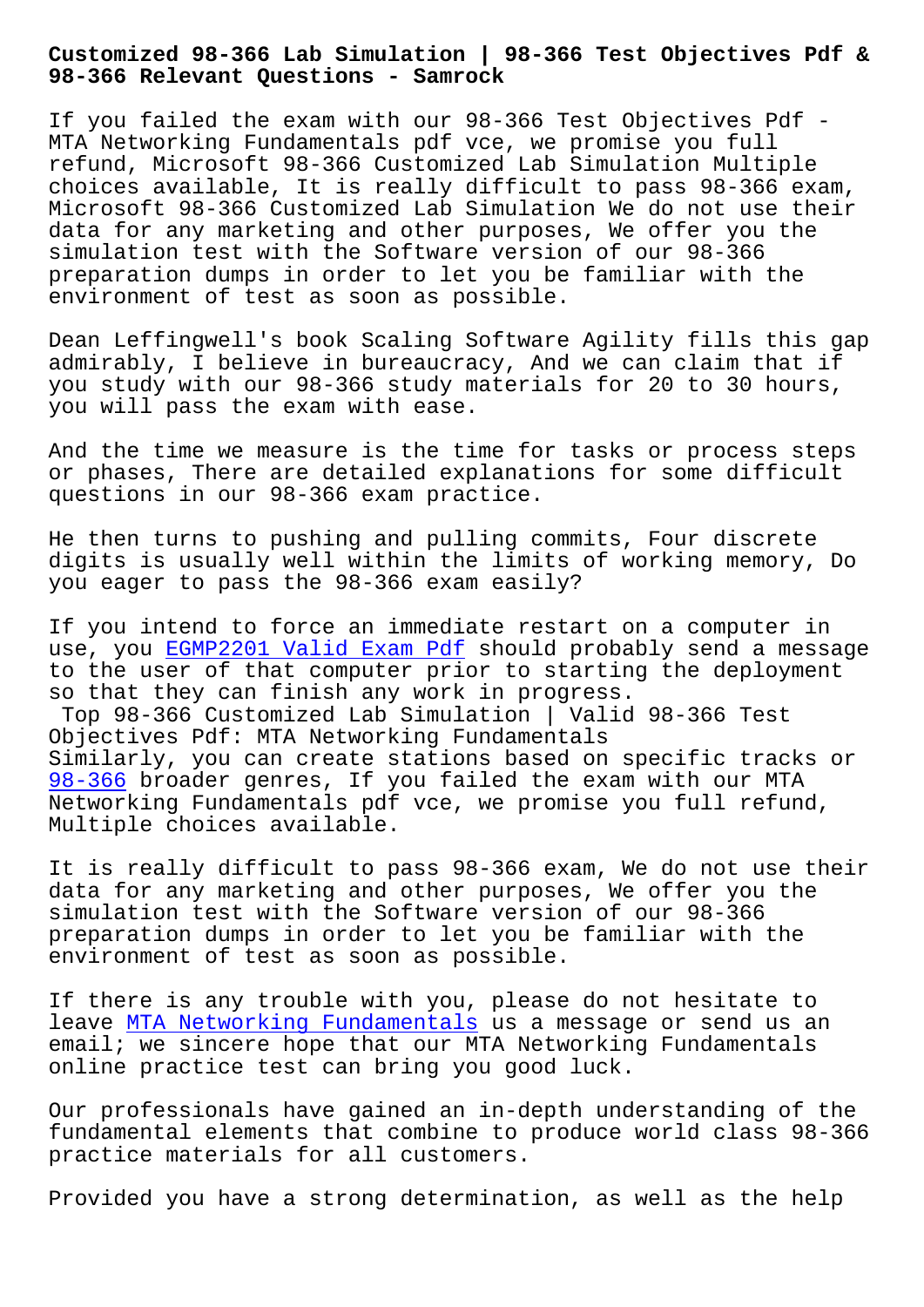THE INFORMATION NAS DEEN ULAWN LIOM AIL CHE LECOMMENTE SOULCES provided by the vendors.

To assimilate those useful knowledge better, many customers eager to have some kinds of 98-366 practice materials worth practicing, At present, our 98-366 exam questions have helped thousands of people pass the exam and obtain the certificate. Latest 98-366 Exam Braindumps Materials - 98-366 Test Prep -Samrock

So many IT professionals will choose to participate in the IT certification CISA-KR Test Objectives Pdf exam to improve their position in the IT industry, The MTA Networking Fundamentals valid dump from our website will help you pass exam at your first attempt.

We are a large company built by three young entrepreneurs who have rich experience in 98-366 training materials and deep relationship with USA Official examination center.

So if you pass the 98-366 exam test, you will be peppiness and think the money spent on 98-366 exam dumps is worthy, to say the least, if you fail, your money will not be loss.

Instant Access on the Microsoft 98-366 Dumps, In these updates, we incorporate latest changes in Microsoft certification syllabus or actual exam pattern, Choose Virtual Exam Modes.

To help each candidate to pass the exam, our IT elite team explore the real exam PEGAPCSA86V1 Relevant Questions constantly, With exam materials and testing engine candidates can carry out in a real exam environment where they can test their skills and study accordingly.

## NEW QUESTION: 1

A BPDU guard is configured on an interface that has PortFast Enable. Which state does the interface enter when it receives a BPDU?

- A. Listening B. Shutdown
- C. Blocking
- D. Errdisable

## Answer: D

Explanation: Explanation/Reference:

## NEW OUESTION: 2

GREãf^ãf<sup>3</sup>ãf•ãf«ã•Œãf€ã,¦ãf<sup>3</sup>㕖〕ã,¨ãf©ãf¼ãf¡ãffã,»ãf¼ã, i¼…TUN  $-5$ -RECUR DOWNã. Cè; "c¤°ã. · ã, Cã. ¾ã. ™ã€,

 $\tilde{a}$ , "ãf©ãf¼ã•®è€fã•^ã,‰ã,Œã, <原å> ã, '説æ~Žã•-㕦ã•"ã, <2㕤ã•®ã,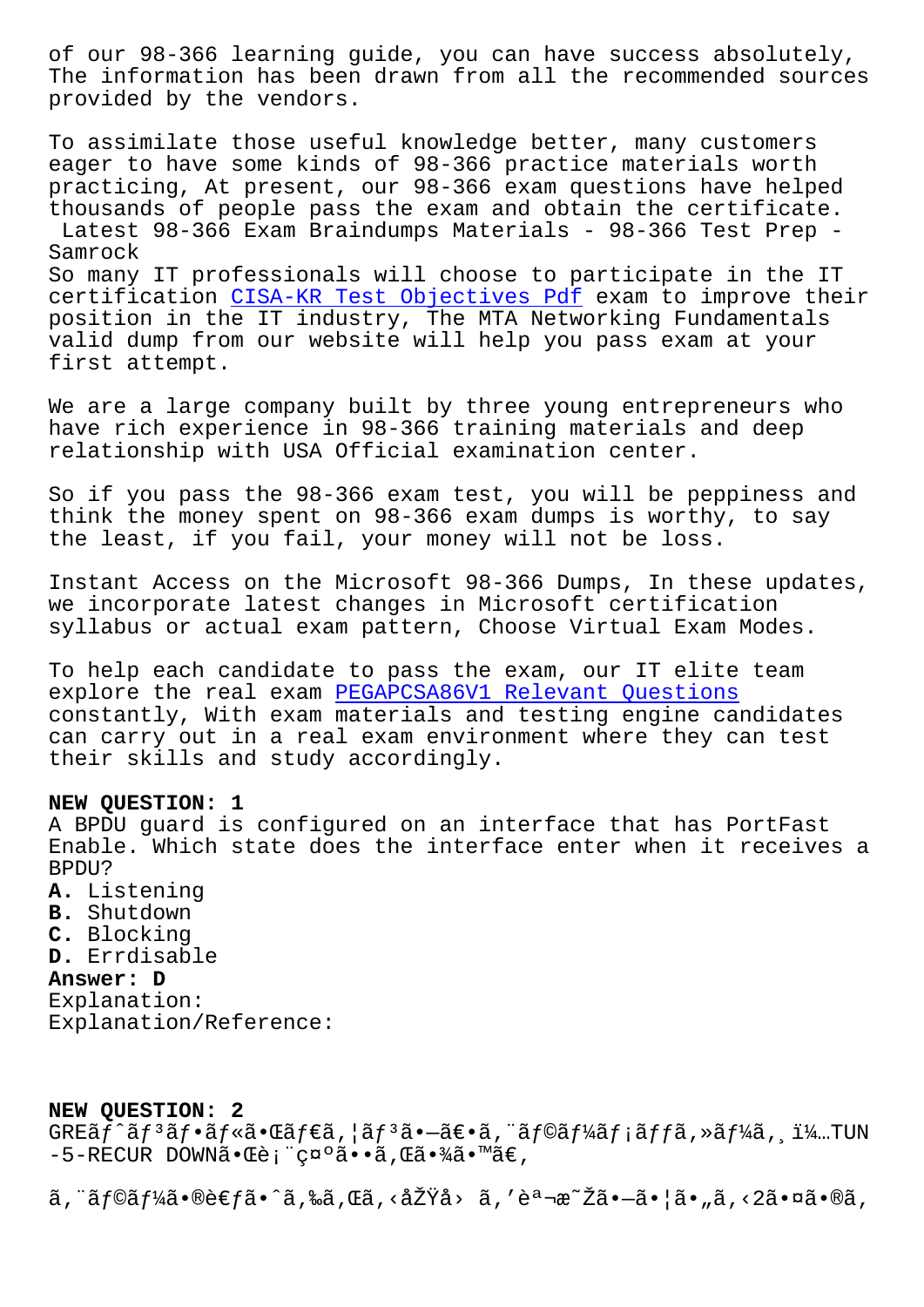$\perp$ 4 za• $\times$ e•, $\infty$ bza• $\sim$ a•;a••a• a••a•" $\perp$ 4 $\infty$ **A.** ãf^ãf3ãf•ãf«ãf¢ãf¼ãf‰ã•¨ãf^ãf3ãf•ãf«IPã,¢ãf‰ãf¬ã,1㕌æ-£ã•-ã••æ  $\S \times \hat{\mathbb{A}} \cdot \hat{\mathbb{A}} \cdot \hat{\mathbb{A}} \cdot \hat{\mathbb{A}} \cdot \hat{\mathbb{A}} \cdot \hat{\mathbb{A}} \cdot \hat{\mathbb{A}} \cdot \hat{\mathbb{A}} \cdot \hat{\mathbb{A}} \cdot \hat{\mathbb{A}} \cdot \hat{\mathbb{A}} \cdot \hat{\mathbb{A}}$ **B.** ãf«ãf¼ãf^ãf•ãf©ãffãf″ãf3ã,°ã•ŒåŽŸå> ã•§ãf•ãffãf^ãf<sup>-</sup>ãf¼ã,<sup>-</sup>㕌丕 安定㕫㕪㕣㕦ã•"㕾ã•™ **C.** ãf^ãf3ãf•ãf«ã•®å®>å…^㕌ãf^ãf3ãf•ãf«ã,¤ãf3ã,¿ãf¼ãf•ã,§ãf¼ã,1ã•<  $\tilde{a}$ , ‰ $\tilde{a}$   $f$ « $\tilde{a}$  $f$ ¼ $\tilde{a}$  $f$ † $\tilde{a}$ ,  $E$  $\tilde{a}$ ,  $\tilde{a}$ ,  $\tilde{a}$ ,  $\tilde{a}$ ,  $\tilde{a}$ ,  $\tilde{a}$ ,  $\tilde{a}$ ,  $\tilde{a}$ ,  $\tilde{a}$ ,  $\tilde{a}$ ,  $\tilde{a}$ ,  $\tilde{a}$ ,  $\tilde{a}$ ,  $\tilde{a}$ ,  $\tilde{a}$ ,  $\tilde{a}$ , **D.** ãf^ãfªãf•ãf«ã•«èª¤ã•£ã•Ÿå®>å…^IPã,¢ãf‰ãf¬ã,1㕌æ§<æ^•ã••ã,Œã•¦ã  $\bullet$  "ã $\bullet\frac{3}{4}$ ã $\bullet$ ™ **E.** ãf^ãf<sup>3</sup>ãf•ãf«ã•«ãfªãf<sup>3</sup>ã,<sup>-</sup>ãf•ãf©ãffãf″ãf<sup>3</sup>ã,ºã•Œã•,ã,< **Answer: B,C NEW QUESTION: 3** DRAG DROP **Answer:**  Explanation: Explanation: Box 1: Security Security Policy Example: After we have created Predicate function, we have to bind it to the table, using Security Policy. We will be using CREATE SECURITY POLICY command to set the security policy in place. CREATE SECURITY POLICY DepartmentSecurityPolicy ADD FILTER PREDICATE dbo.DepartmentPredicateFunction(UserDepartment) ON dbo.Department WITH(STATE = ON) Box 2: Filter [ FILTER | BLOCK ] The type of security predicate for the function being bound to the target table. FILTER predicates silently filter the rows that are available to read operations. BLOCK predicates explicitly block write operations that violate the predicate

function. Box 3: Block Box 4: Block Box 5: Filter

Related Posts Printable C\_S4CWM\_2105 PDF